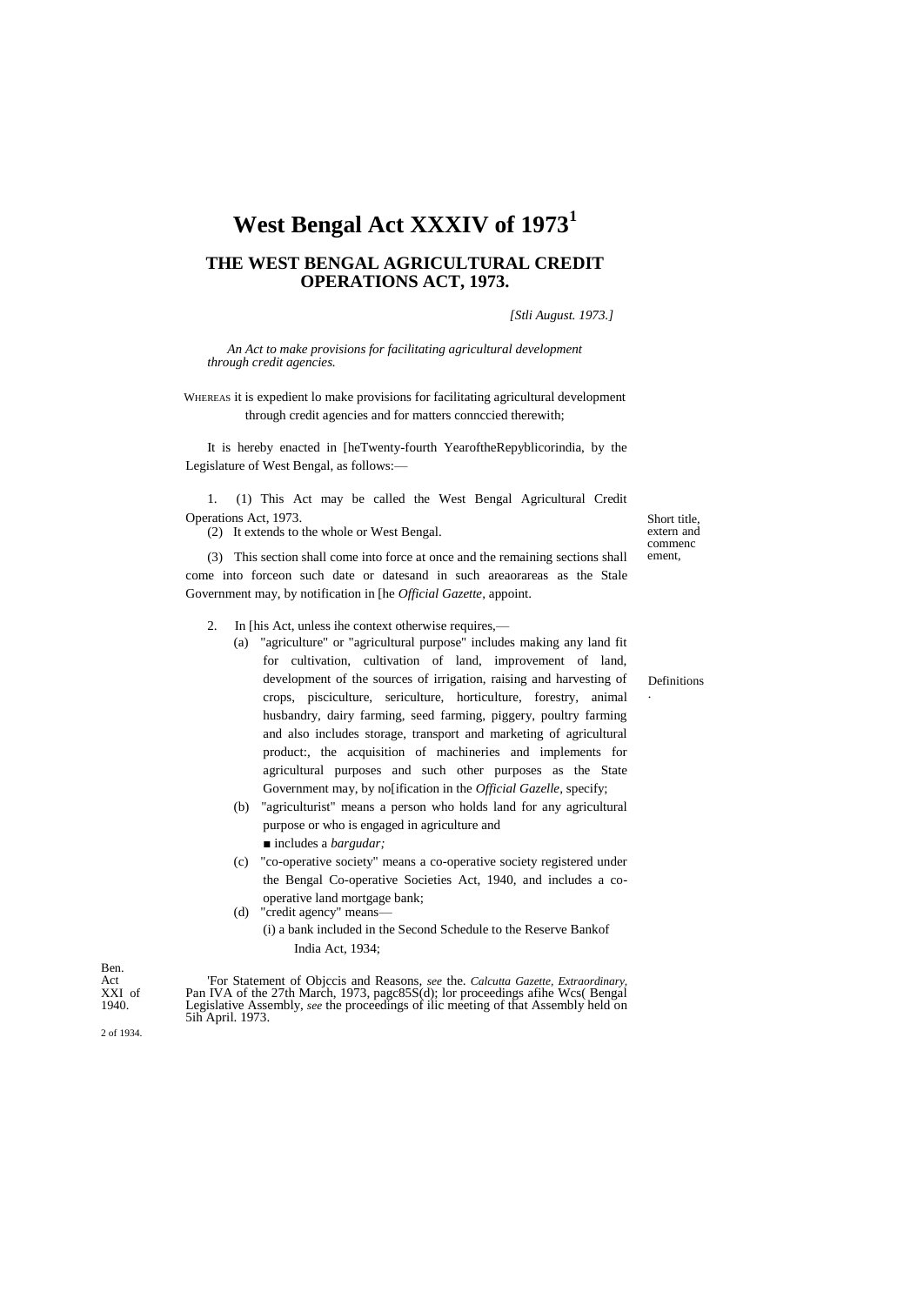*The IVesf Bengal Agricultural Credit Operations* Aci, *1973.*

[West Ben. Act

1 • •

### *(Section 3.)*

- (ii) [he Stale Bank of Indiaconstitu ted under the State Bank 23 of 1955. [ : oflndia Act, 1955;  $\blacksquare$
- (iii) 'a Subsidiary Bank'as defined in the Stale Bank of India 33  $_0$ f 1959. (Subsidiary Banks) Act, 1959;
- (iv) 'a corresponding new bank' as defined in clause (d) of section 2 of the Banking Companies (Acquisition and 5 «C 1970. Transfer of Undertakings) Act, 1970; and
- (v) any other financial institution notified by the State Government as a credit agency for the purposes of this  $\det$ :
- (e) "crop loan" means a loan advanced to an agriculturist for the ' purpose of financing seasonal agricultural operation or the marketing of crop and is recoverable within fifteen months from the date of advancement of such loan;
- (0 "financial assistance" means assistance granted by a credit agency in favour of an agriculturist by way of loan, advance,
	- guarantee or otherwise for agricultural purposes;
- (g) "land"—
	- (i) includes the crops standing thereon, and <sup>1</sup>
	- (ii) in the case of a *bargadar* means his share of produce on such land;
- (h) "prescribed" means prescribed by rules made under this Act;
- (i) "term loan" means a loan advanced to an agriculturist for <sup>1</sup> meeting outlay relating to the replacement or maintenance of . wasting assets includingmachineriesorfor capital investment designed to increase the crop output and is repayable within any period exceeding fifteen months but not exceeding twenty years.

Removal of restrictions un alienation.

3. (1) Notwithstanding anything contained in any other law for the lime being in force qr in any custom or usage having the force of law, it shall be lawful for an agriculturist to alienate his land and execute a charge or mortgage on such land in favour of a credit agency, as security for the financial assistance given to him by such credit agency.

(2) Notwithstanding anything contained in the Bengal Co-operative Ben. Act. Societies Act, 1940, no mortgage or charge executed by an agriculturist in  $\gamma g^{\circ r}$  favour of a co-operative society in respcct of a loan advanced to him by such co-operative society shall have priority over an earlier mortgage or charge of the kind referred to in sub-seclion (I).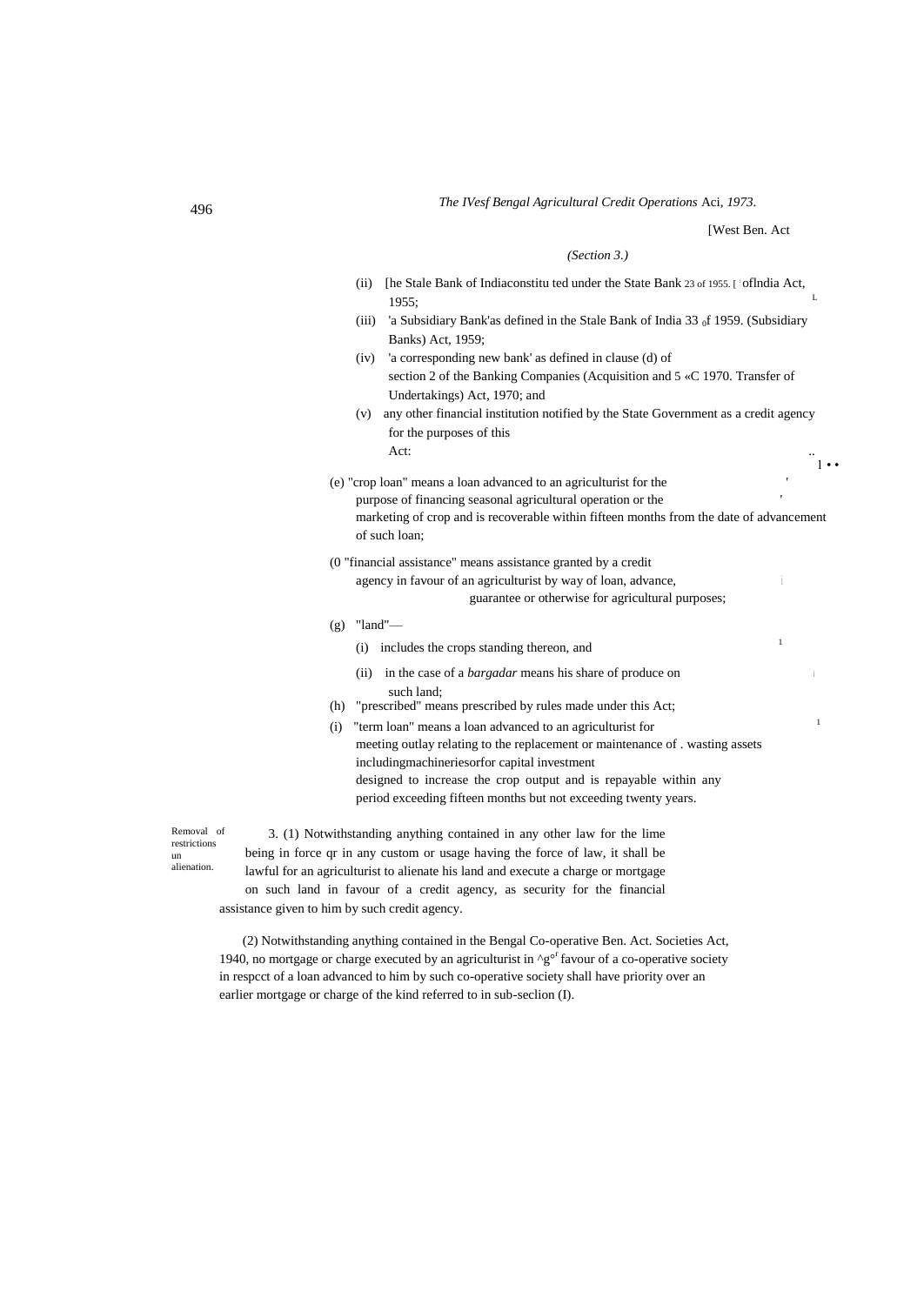#### *The VVfi/ Bengal Agricultural Credit Operations Act, 1973.*

XXXIV of 1973.]

## *(Sea ions 4-6.)*

4. Notwithstanding anything contained in any other law Tor [he lime being in force or in any custom or usage having the force of law, it shall be lawful for an agriculturist to create a charge on the movable property owned by hinioroti the crops raised by him, standing or otherwise or other produce from land cultivated by him, to the extent of his interest therein, in favour of a credit agency notwithstanding that he may not be the owner of the land on and from which the crop is raised.

Charge on crop and other movable properly in favour or .i credit ngcncy.

Priority of nuirtyu ;int] charges.

5. (1) Notwithstanding anything contained in any other law for the lime being in force, where different mortgages or charges have been executed by an agriculturist in respeci of the same land both in favour of a credit agency and in favour of any person then the mortgage or charge executed in favour of a credit agency shall have priority over the mortgage or charge in favour of such person irrespective of the fact whether the mortgage or charge in favour of the crcdit agency was executed before or afler the date of the mortgage or charge in favour of such person.

*Explanation.*—In this sub-section the word "person" shall not include the State Government or any co-operative society.

(2) Where in respect of the same land different mortgages or charges have been executed by an agriculturist in favour of,—

- (i) the State Government,
- (ii) a co-operative society, and
- (iii) one or more credit agencics,

such mortgages or charges shall rank for priorily in accordance with the respeciive dates of their execution.

(3) Notwithstanding anything contained in any other law for the time- being in force, where different mortgages or charges have been executed by an agriculturist in respect of the same land for obtaining crop loan from one credit agency and a subsequent term loan from another credit agency then the mortgage or charge in relation to the subsequent term loan shall have priority over the mortgage or charge in relation to the crop loan provided the mortgage or charge in relation to such term loan was executed with the knowledge and consent of the credit agency providing the crop loan.

Mori juki: and land 6. (1) Notwithstanding anything contained in any other law for the time being in force, an agriculturist who seeks to obtain financial assistance from a credit agency Tor carrying out any agricultural purpose shall, by a declaration submitted in such form and in such manner as may be prescribed, mortgage or charge ihe land owned by him as security for such financial assistance.

charge  $\alpha$ <sub>land</sub> in favour of a credit agency by declaratio n.

497